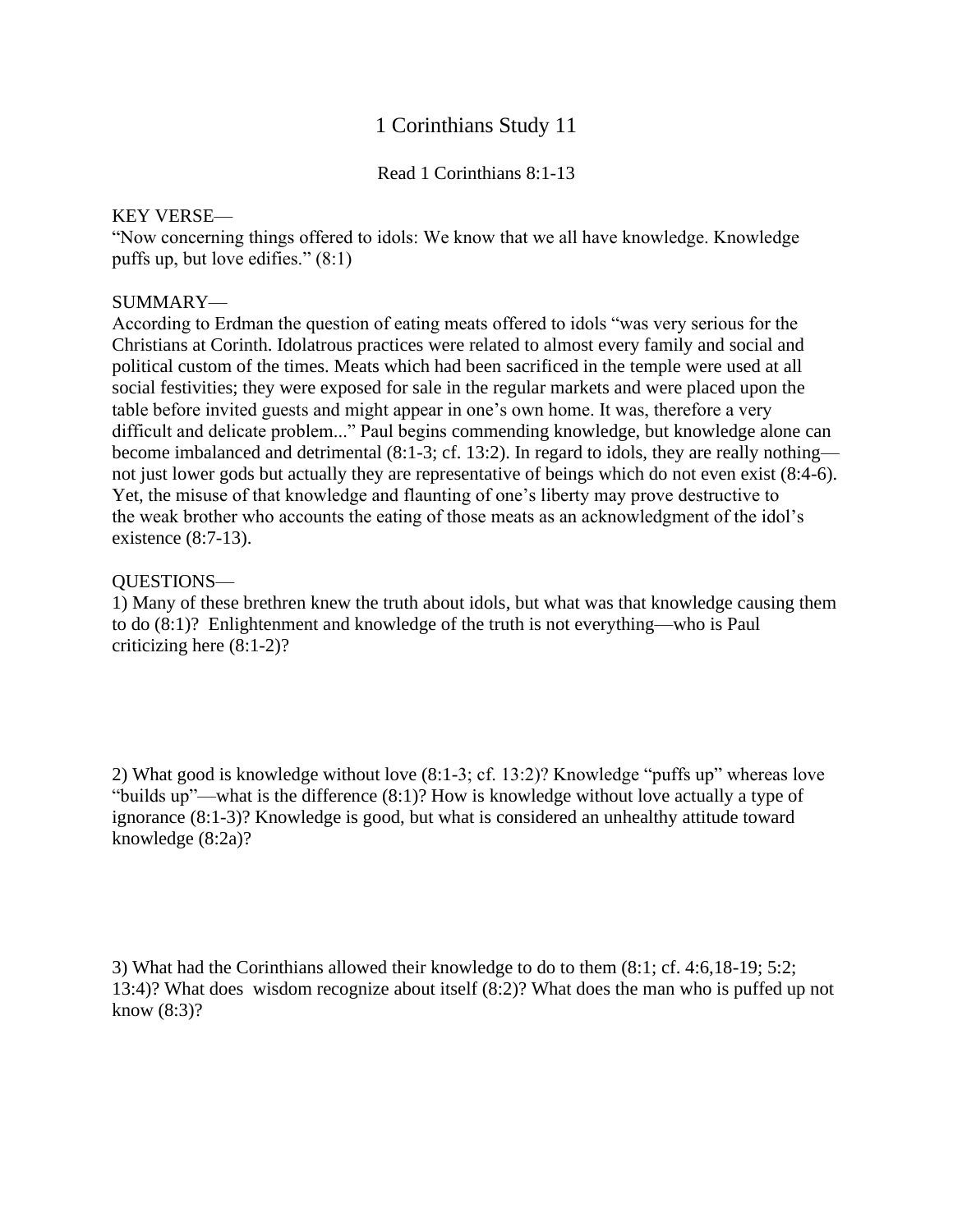4) We are inclined to say that knowledge of science, philosophy, and psychiatry have their problems—but what kind of knowledge does Paul say has its problems too?

5) What matters more than knowledge (8:3)? Why is this more important?

6) Are the other gods of the pagans the enemies of God? Are they lesser deities? Or do they even exist (8:4)? Is Paul affirming that there are many gods in heaven and earth, or that men believe in many (8:5; cf. Romans 1:18-25; Acts 17:16-31)?

7) Although the gods represented by these idols were non-existent (8:4), the idols did represent something very real—what was it (10:19-21)?

8) What were Paul and the knowledgeable Christians sure of (8:5-6)?

9) What does he mean when he says of God "of whom are all things" (8:6; cf. Genesis 1:1)? What does he mean when he says of God "and we for Him" (8:6; cf. Ecclesiastes 12:13; Isaiah 43:7)?

10) What does he mean when he says of Jesus "through whom are all things" (8:6; cf. John 1:1- 3,14; Hebrews 1:2)? What does he mean when he says of Jesus "through whom we live" (8:6; cf. Colossians 1:16-17)?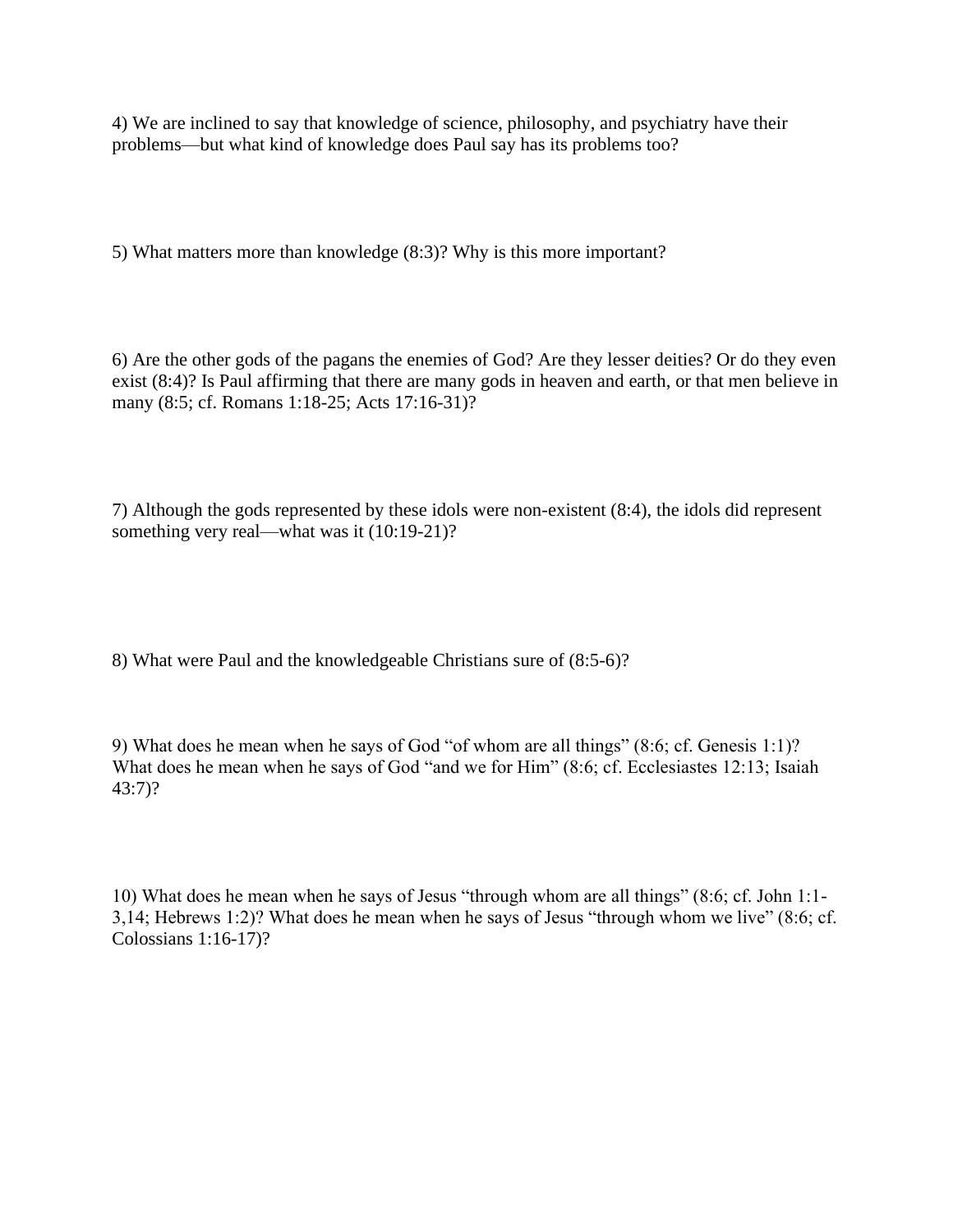11) Where did the great problem lie in this discussion of eating meat offered to idols (8:7)? Describe the perspective of this weak brother (8:7).

12) In our concern for our "rights" and liberties, what may we forget (8:9)? What is the danger of flaunting our liberties (8:9-11)?

13) How would the weak brother be sinning when he ate meat that was not wrong to eat (8:10- 11)? How can a man be considered guilty of sin just because he cannot rid himself of an erroneous view he holds? If the sin is not in the act itself, then where is the sin?

14) For a Christian to feast in such a place as an idol's temple may have been a liberty, but it was a reckless abuse of liberty (8:10-11). Can you think of modern day parallels?

15) What are the results of causing another to stumble—five are mentioned (8:11-12)?

16) Is it possible for one who belongs to Christ to fall away from Him and perish (8:11)?

17) Is it possible to spiritually destroy someone with the truth (8:11-12)? How?

18) What is the conclusion of this discussion of things offered to idols (8:1,13)?